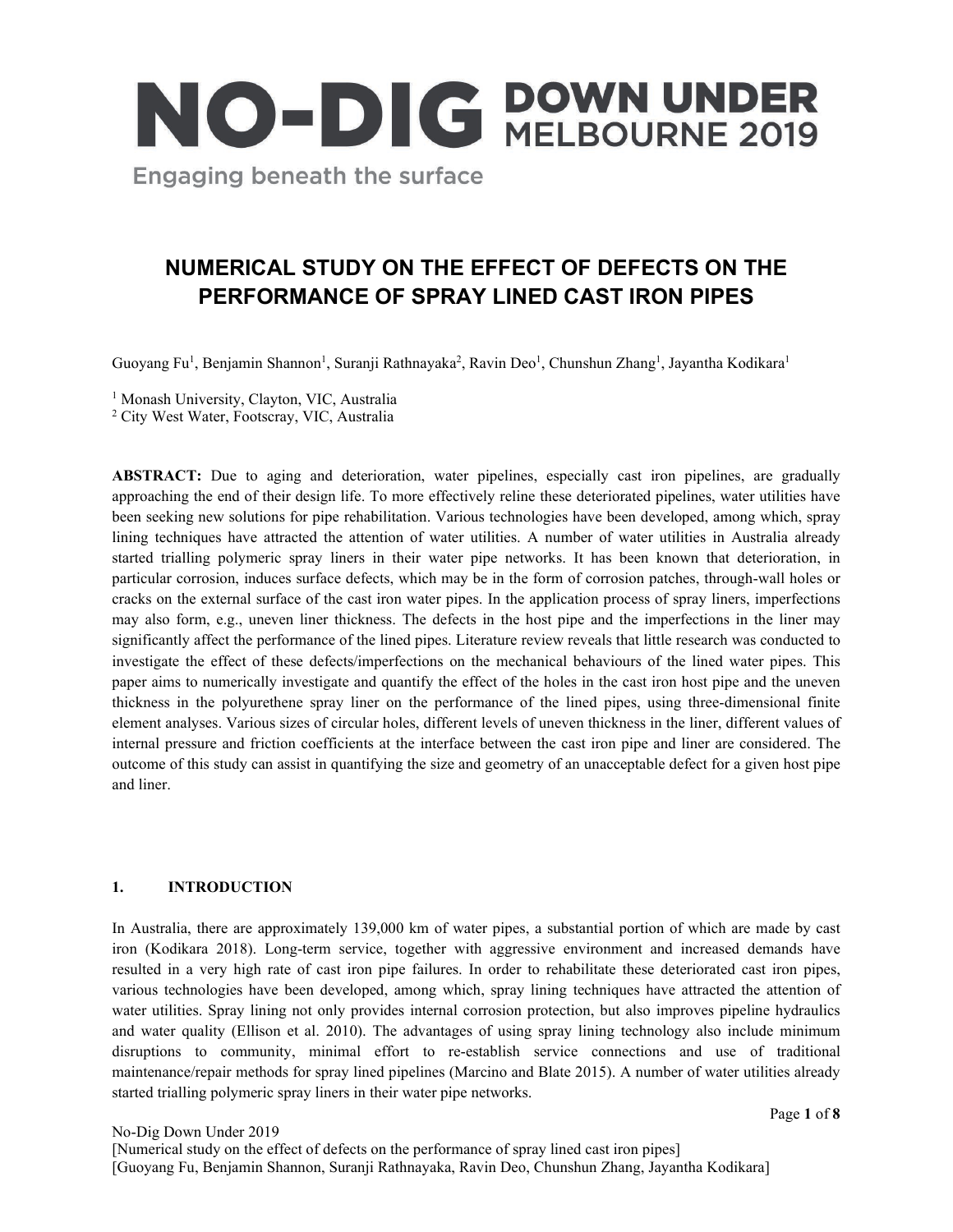It has been known that due to deterioration, in particular corrosion, surface defects appear, in the form of corrosion patches, through-wall holes or cracks, on the external surface of the cast iron pipes. Imperfections may also form in the liner, e.g., uneven thickness for spray liners (Figure 1). These defects/imperfections may significantly affect the performance of the lined pipes. Literature review reveals that little research was conducted to investigate the effect of these defects/imperfections on the mechanical behaviours of the lined water pipes. This paper sets out the results of three-dimensional finite element analyses used to investigate and quantify the effect of the defects/imperfections on the performance of the lining for spray lined pipes. For a 150mm diameter host pipe, various sizes of circular holes, different levels of uneven thickness in the polyurethene liner, values of internal pressure and friction coefficients for the interface between the cast iron pipe and liner are considered.



**Figure 1.** Uneven thickness in the spray liner (Ellison et al. 2010)

## **2. FINITE ELEMENT MODELLING**

Numerical analysis using a commercial finite element software ABAQUS (2017) was firstly conducted to examine the effect of the size of a circular hole in the cast iron pipe on the maximum stresses in the lined pipe. In this study, the cast iron host pipe has a nominal diameter of 150 mm and a thickness of 9 mm while the spray liner has a thickness of 3 mm. The material properties of cast iron and polyurethane spray liner used in the numerical models are presented in Table 1. The Young's Modulus 2.5 GPa of the liner is assumed to be the long-term modulus. Various sizes of the hole (5 mm, 15 mm, 25 mm, 50 mm, 80 mm) were considered in the host pipe. Two values of internal pressure, 0.6 and 1.6 MPa (60m and 160m hydrostatic head) were considered and applied on the internal surface of the spray liner.

**Table 1.** Sample table for the as explained in the requirements for papers.

| <b>Material properties</b>   | <b>Cast iron</b> | <b>Spray liner</b> |  |
|------------------------------|------------------|--------------------|--|
| <b>Young's Modulus (GPa)</b> | .00              | ن ک                |  |
| Poisson's ratio              |                  | 0.4                |  |

Due to symmetry, only a quarter of the lined pipe was modelled as shown in Figure 2. Hexahedron elements were used for both the cast iron pipe and the spray liner. The loading and boundary conditions were also shown in Figure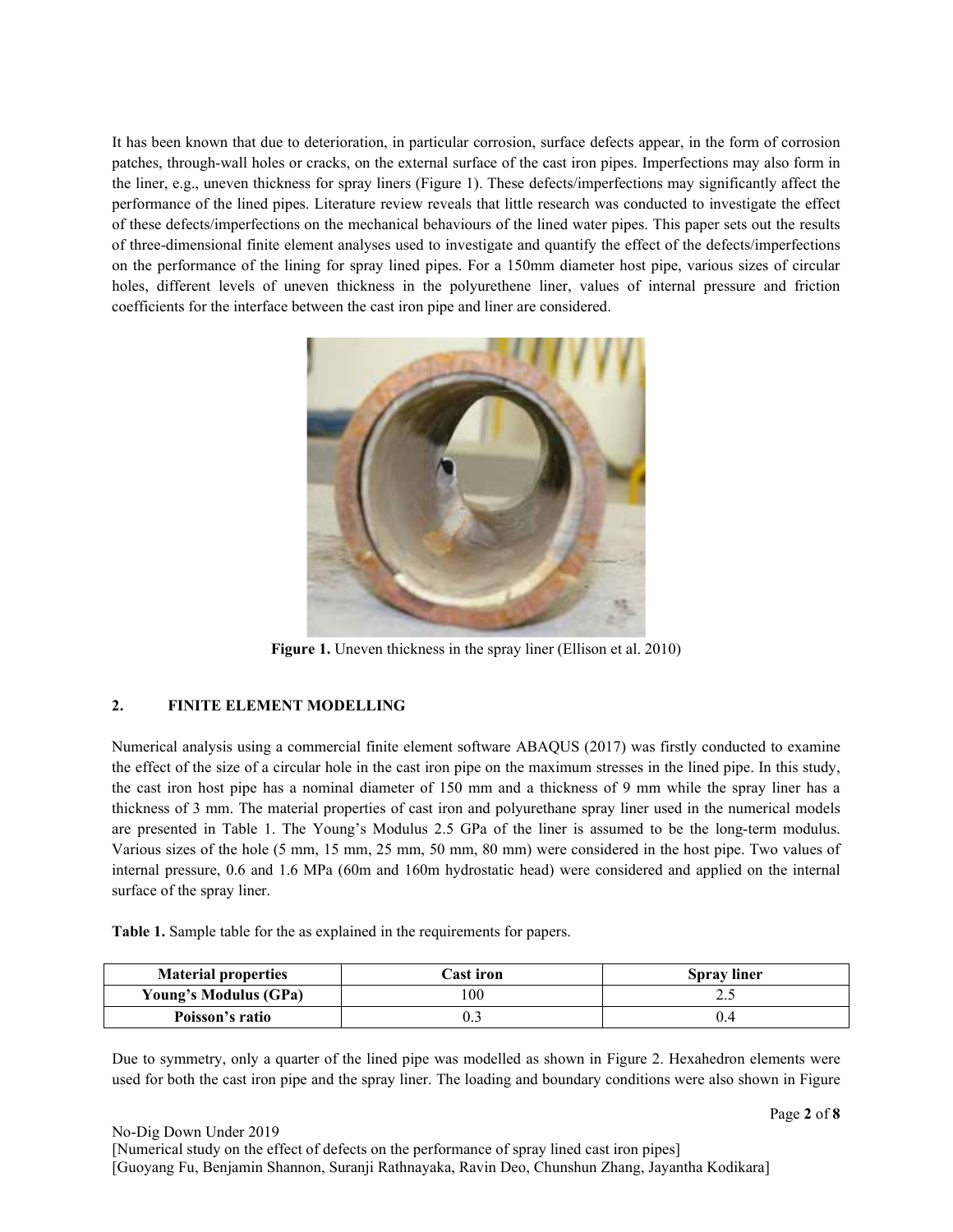2. In terms of contact, a Coulomb-type frictional interface was employed to describe the contact surface between the cast iron pipe and the liner. The tangential behaviour was defined with a coefficient of friction. Two values of the coefficient of friction f, namely, 0.0 and 0.3 were considered in the study. The normal contact behaviour was defined as "hard" contact to ensure any defelections of the spray liner were contained within the circumference of the inside of the pipe. In addition, separation was allowed between the liner and the cast iron pipe after contact. For each hole size, a convergence study was conducted to determine a proper mesh for both the host pipe and liner to ensure accuracy.



**Figure 2.** Geometrical model of the spray lined cast iron pipe with a circular hole together with the loading and boundary conditions (Quarter model)

To investigate the effect of uneven thickness of the spray liner along pipe circumference (Figure 1) on the maximum stress in the liner, additional finite element models were created to take into account the variation of the liner thickness along the pipe circumference. In these models, the values of the wall thickness varied from 2.5 and 3.5 mm, and the minimum wall thickness was located at the hole area to simulate the worst case scenario. One of these models was shown in Figure 3.



**Figure 3.** Geometrical model of the spray lined cast iron pipe with a circular hole and uneven liner thickness (Quarter model)

No-Dig Down Under 2019 [Numerical study on the effect of defects on the performance of spray lined cast iron pipes] [Guoyang Fu, Benjamin Shannon, Suranji Rathnayaka, Ravin Deo, Chunshun Zhang, Jayantha Kodikara]

Page **3** of **8**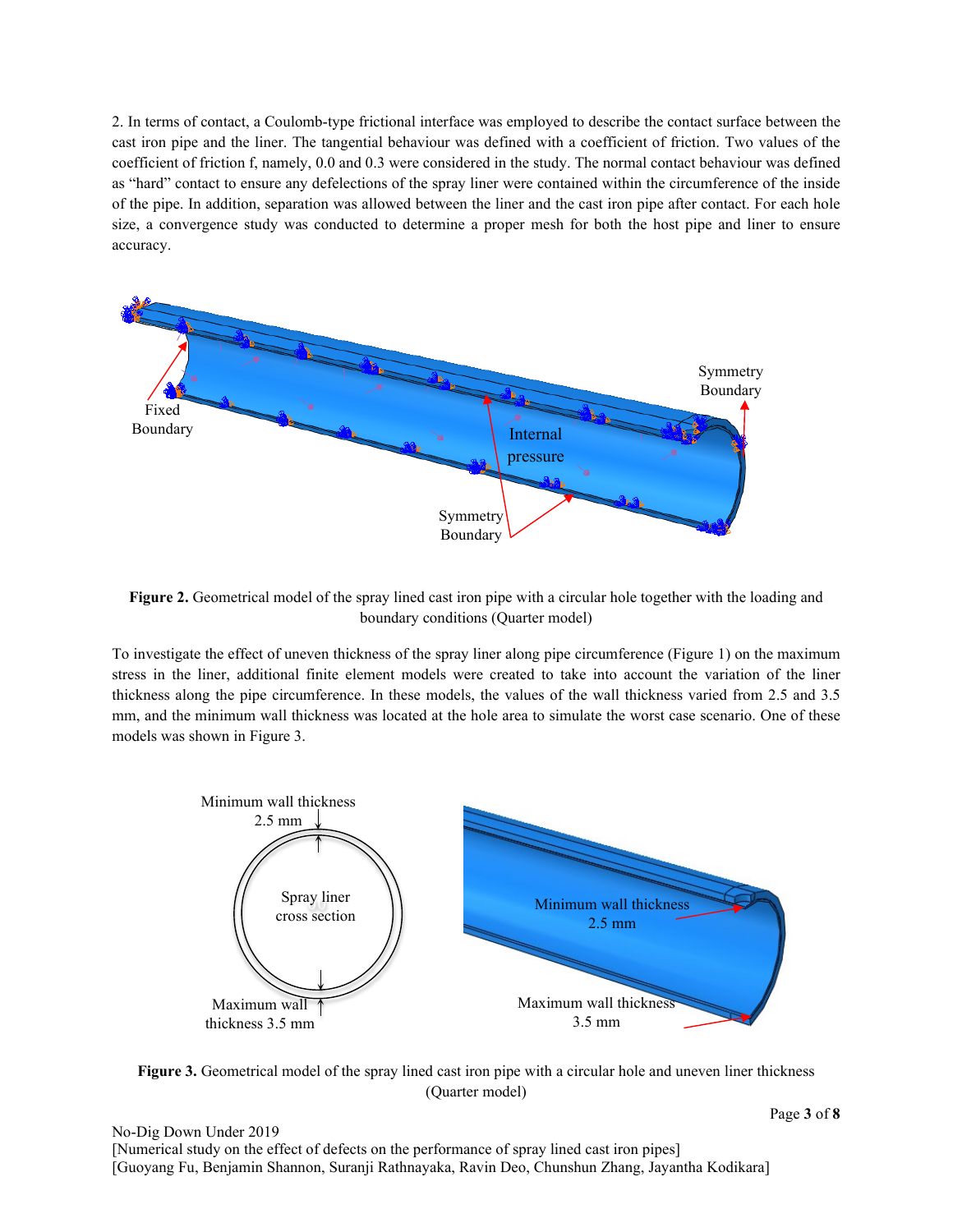#### **3. RESULTS AND DISCUSSIONS**

Figure 4 shows a close-up view of the stress distribution around the circular hole (diameter 25 mm, friction coefficient 0.3 and internal pressure 0.6 MPa) in one of the lined pipe models. The maximum stresses in the host pipe and spray liner under different conditions are presented in Figures 5 and 6. For both the cases with internal pressure 0.6 MPa and 1.6 MPa, it can be see that the maximum stress in the spray liner initially increases with the increase of the hole size. For a 150mm diameter pipe when the hole size is larger than a critical limit (50-60 mm), the maximum stress tends to be constant. This is because when the ratio of the hole size to the diameter is large enough, the spray liner will function as a stand-alone pipe and the stress in the spray liner is governed by hoop stress, which is a function of the internal pressure, the diameter and thickness of the liner. When the internal pressure is 1.6 MPa, FE results indicated that the maximum stresses in the host pipe and spray liner are quite high. However, the host pipe is still safe as a typical value of the tensile strength of cast iron is 100 MPa. Therefore, whether the lined pipe will fail or not will depend on the long-term strength of the spray liner.



**Figure 4.** Stress distribution around the circular hole with a diameter of 25 mm

As most current liner designs follow ASTM F1216 (2016), a comparison was made between the numerical results and the design formula in ASTM F1216 (2016). For the case of internal pressure  $p = 0.6$  MPa, the results were shown in Figure 7. For the cases modelled a discrepancy was found between the numerical results and those from the design formula in ASTM F1216. It can be seen that the design formula in ASTM F1216 (2016) overestimates the stress in the spray liner when the host size is small  $( $40 \text{ mm}$ ). However when the host size is larger than 40 mm,$ reliance on the formula for ring tension alone underestimates the maximum stress in the spray liner as a consequence of local increases in flexural stress around the boundary and at the centre of the hole. It should be noted in the numerical models, the lined pipe is modelled as a composite pipe with interactions considered between the host pipe and the liner, which simulated the actual interactive behavior of the spray lined cast iron pipe. In ASTM F1216 (2016), for partially deteriorated pipes the liner within the host area is considered to act like a uniformly pressurised round plate with fixed edges as shown in Figure 8 while for fully deteriorated pipes the liner is considered to function as a standalone plastic pipe. It should be noted that when the host pipe is flexible, idealizing the lined pipe as a pressurized round plate with fixed edges is not valid. Therefore, the use of ASTM F1216 for flexible pipes will lead to inaccurate results. It should also be noted that plates are good approximations of pipes only when the ratio of pipe diameter to thickness is larger than 20.

Page **4** of **8**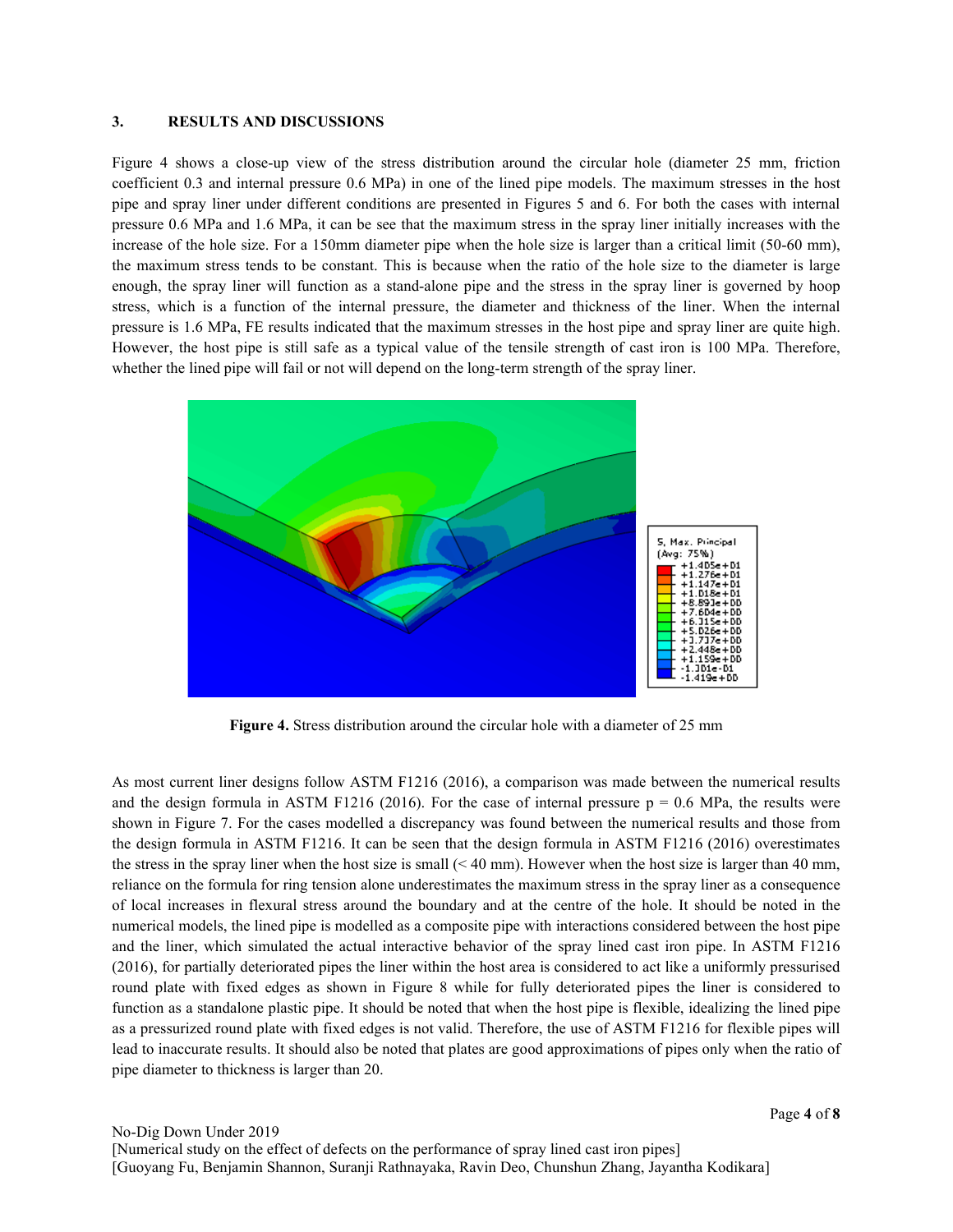

**Figure 5.** Maximum stresses in the host pipe (nominal diameter 150 mm and thickness 9 mm) and spray liner (thickness 3 mm) for different friction coefficient f (internal pressure 0.6 MPa)



**Figure 6.** Maximum stresses in the host pipe (nominal diameter 150 mm and thickness 9 mm) and spray liner (thickness 3 mm) for different friction coefficient f (internal pressure 1.6 MPa)

Page **5** of **8**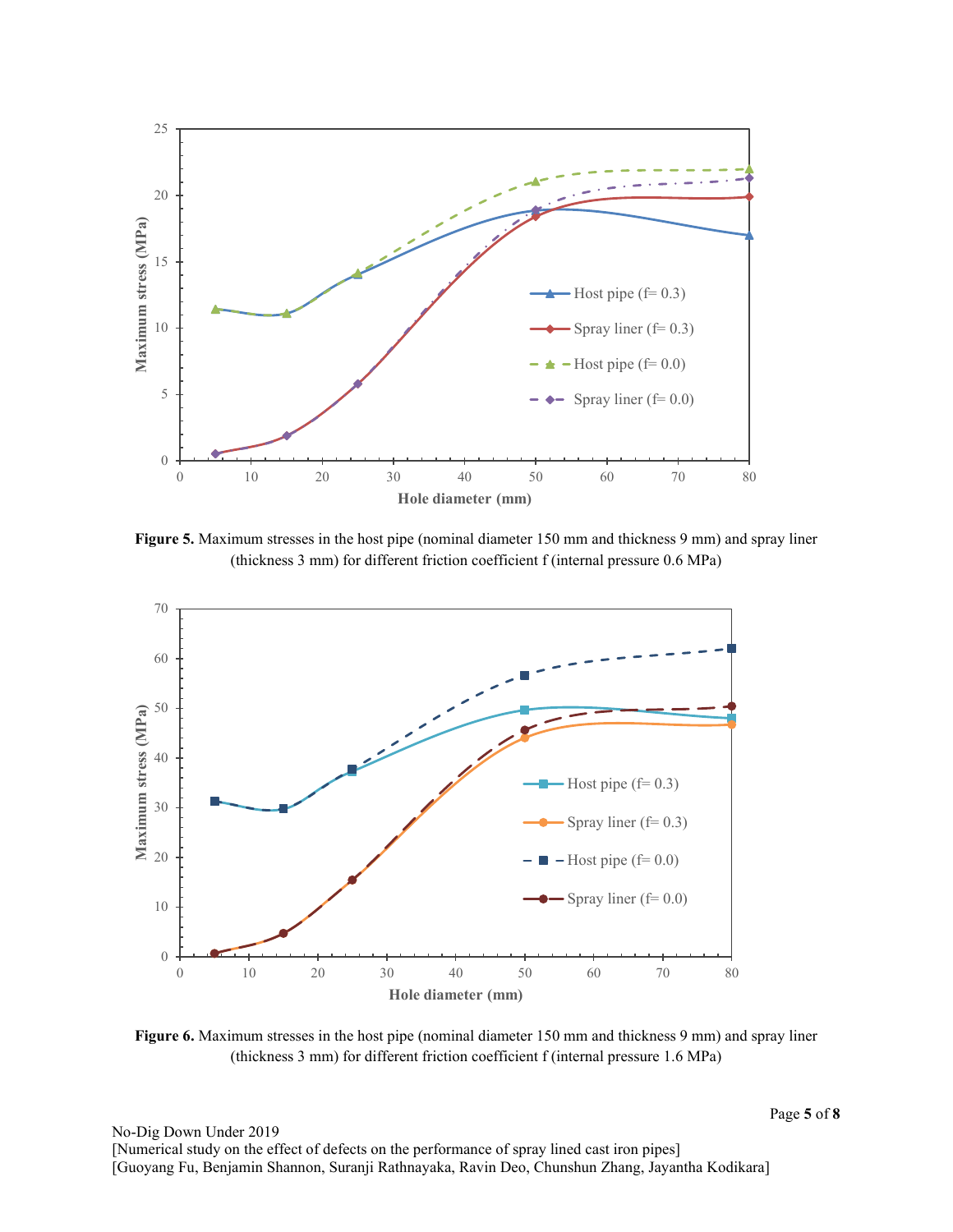

**Figure 7.** Comparison of numerical results with those from ASTM F1216 (2016) (pipe nominal diameter 150 mm, pipe thickness 9 mm and liner thickness 3 mm)



Spray liner (Hole in the host pipe)

**Figure 8.** Simplified model in ASTM F1216 (2016)

The results from the finite element models with uneven thickness were summarised in Table 2 for both the case with friction coefficient 0.3 and the frictionless case. It can be seen that compared with the lined pipes with even liner thickness along the pipe circumference, the maximum stress of those with uneven wall thickness might be increased by up to 35% for the deteriorated cast pipes under an operating pressure of 0.6 MPa. This is more than the 16% that can be attributed solely to the reduction in thickness at the hole from 3.0mm to 2.5mm. This shows the importance of limiting the unevenness of the liner thickness to an acceptable level during the installation process.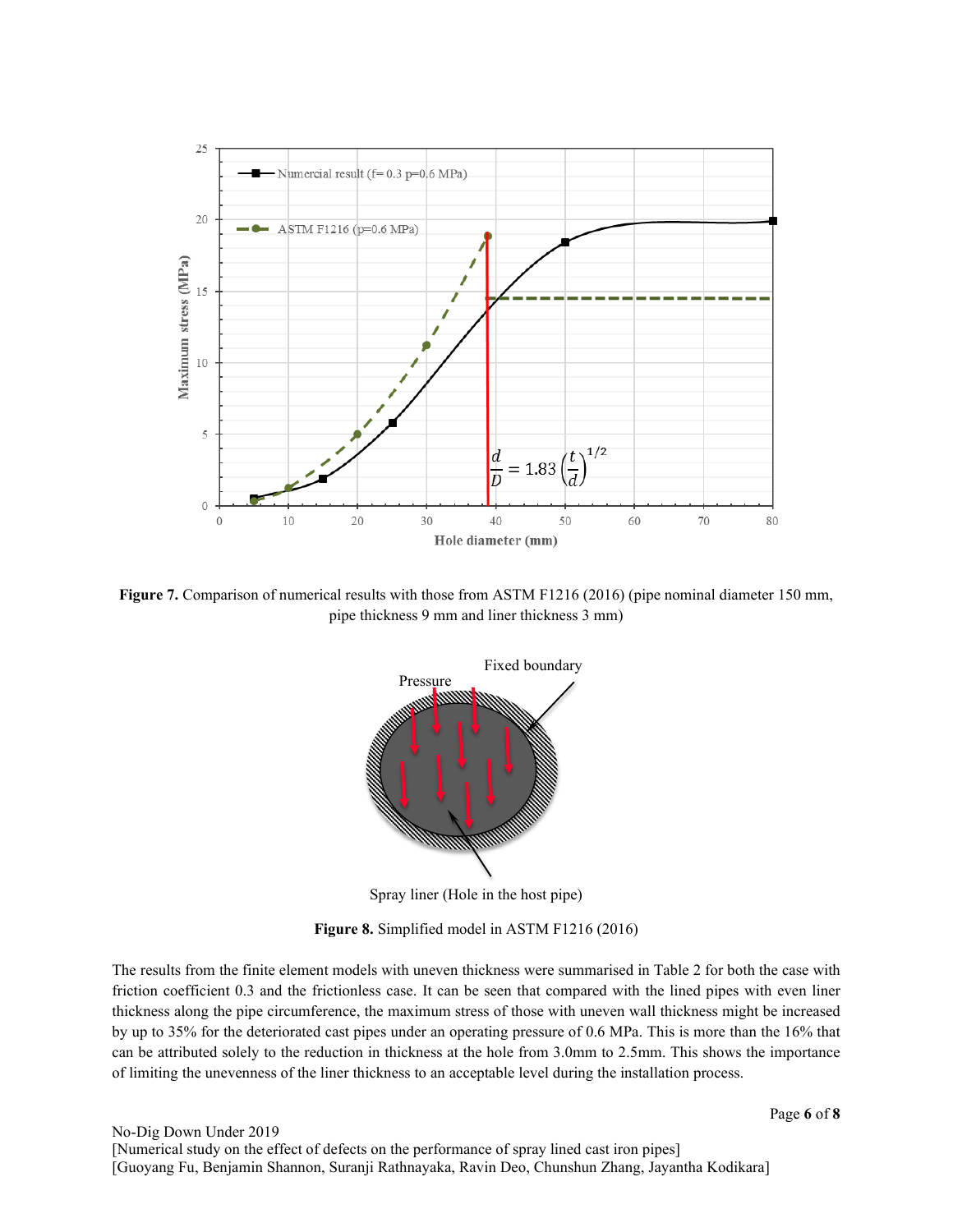| Hole diameter | Maximum stress (MPa)         |              |            |                                             |              |            |  |
|---------------|------------------------------|--------------|------------|---------------------------------------------|--------------|------------|--|
| (mm)          | Friction coefficient = $0.3$ |              |            | Friction coefficient = $0.0$ (Frictionless) |              |            |  |
|               | Even liner                   | Uneven liner | Difference | Even liner                                  | Uneven liner | Difference |  |
|               | thickness                    | thickness    | $(\%)$     | thickness                                   | thickness    | (%)        |  |
|               | 0.533                        | 0.61         | 14         | 0.526                                       | 0.685        | 30         |  |
| 15            | 1.9                          | 2.49         | 31         | 1.88                                        | 2.54         | 35         |  |
| 25            | 5.8                          | 7.68         | 32         | 5.81                                        | 7.71         | 33         |  |
| 50            | 18.4                         | 22.57        | 23         | 18.9                                        | 23.42        | 24         |  |
| 80            | 19.9                         | 22.22        | 12         | 21.31                                       | 23.49        | 10         |  |

**Table 2.** Comparison of maximum stresses in the spray liner with even or uneven thickness

## **4. CONCLUSIONS**

In this paper, the effect of defects/imperfections in spray lined cast iron pipes has been investigated using threedimensional finite element analyses. It has been found that increasing the size of the hole in the cast iron pipe will increase the maximum stress in the spray liner until the hole size reaches a threshold level where the effects of hoop stresses takes over and the maximum stress will tend to be constant. It has also been found that an uneven thickness may increase the maximum stress of the spray liner more than can be attributed to the reduction in thickness, which will consequently reduce the pressure containing capacity of the liner. Therefore, it is important to limit the unevenness of the spray liner thickness to an acceptable level. The results of this study will assist engineers and asset managers in having a better understanding of the design of spray liners for rehabilitation of their deteriorated pipelines.

This paper presented some preliminary results of the numerical study, which is limited one pipe diameter and one spray liner thickness. Future work will include parametric studies to consider a wide range of diameters, thickness values and material properties of the host pipe and the spray liner. Based on the results, the maximum stresses in the spray liner will be drived as a function of various dimensionless parameters (hole size to diameter ratio, liner/pipe wall thickness to diameter ratio, liner modulus to pipe modulus, etc.).

## **5. ACKNOWLEDGEMENTS**

The smart linings for pipe infrastructure project (CRC-P) is a collaborative project funded by the Australian Government Business Cooperative Research Centres Program, Water Services Association of Australia, Coliban Region Water Corporation, Hunter Water Corporation, Icon Water Limited, Melbourne Water Corporation, South Australian Water Corporation, South East Water Corporation, Sydney Water Corporation, Northern SEQ Distributor – Retailer Authority, Water Corporation, Bisley & Co PTY LTD, Insituform Pacific Pty. Limited, Kerneos Australia Pty Ltd, Parchem Construction Supplies Pty Ltd, Abergeldie Watertech Pty Ltd, Interflow Pty Ltd, Ventia Pty Ltd, Metropolitan Restorations Pty Ltd, ITS/Downer Pipetech Pty Ltd, Monadelphous Group Limited, UKWIRm Water Research Foundation, Water Environment and Research Foundation, Calucem, Milliken, and Sanexen Environmental Services.

Research Partners are Monash University, University of Sydney and University Technology Sydney (UTS).

## **6. REFERENCES**

ABAQUS. (2017) "Version 6.17 documentation", Dassault Systèmes Simulia Corp., Providence, RI, USA.